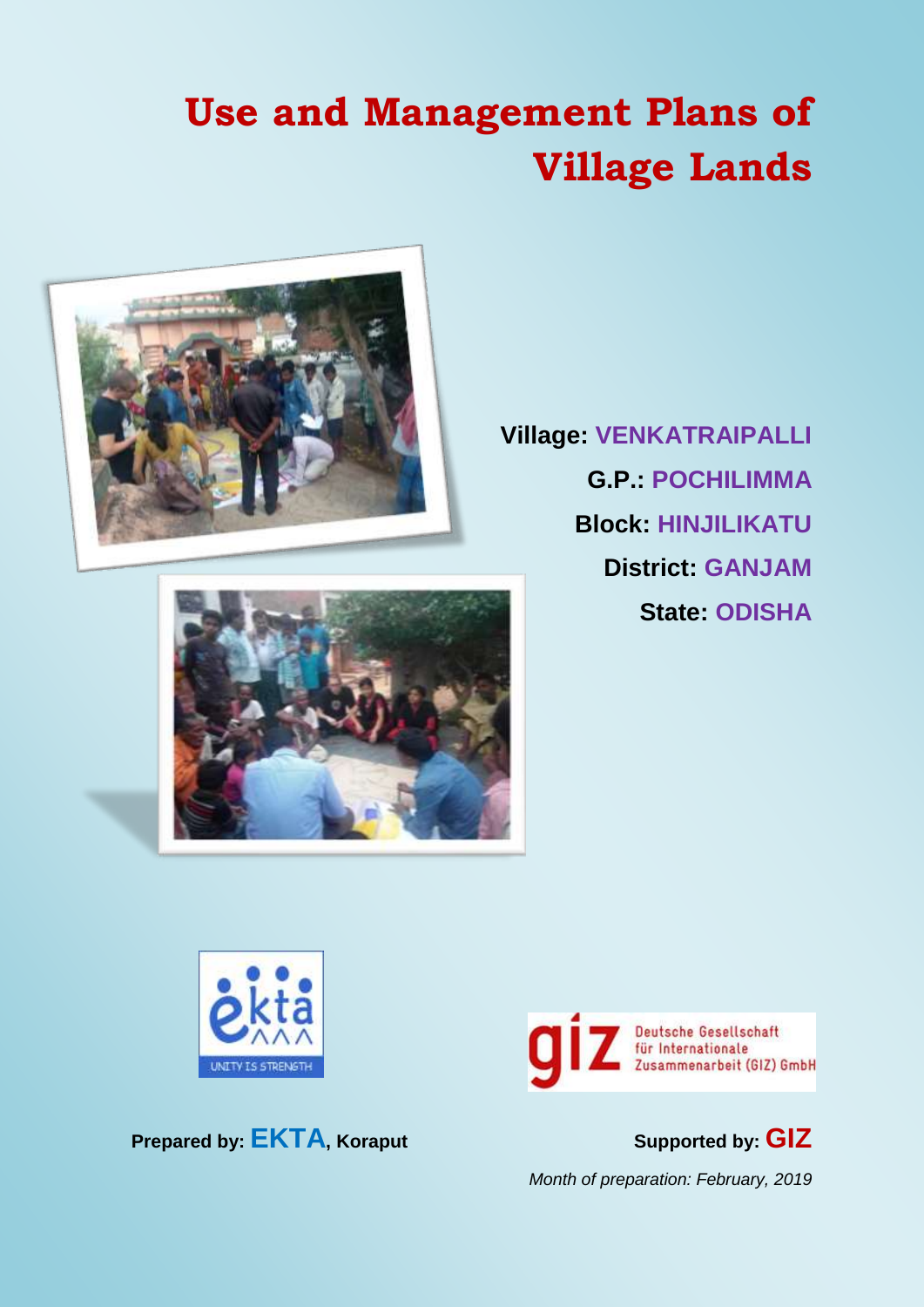#### **Transact Walk:**

This exercise made with the participation of the Venkataraipalli villagers. The Transact walk, in generally, gave us an actual feel of the habitation as well as resources. In the habitation area we found an idea of housing conditions, habitations, livelihood, present conditions of **land and its uses**, various systems of cultivation, village level institutions, nature of amenities available as well as the micro resources.

While conducting the exercise we did:

- $\triangleright$  Explained the purpose of the transact to the participated villagers
- $\triangleright$  Identified a group of villagers having knowledge of the area and who are willing to walk for the exercise.
- $\triangleright$  Ensured inclusion of representatives from the vulnerable groups
- $\triangleright$  In consultation with the community, we defined the list of indicators that analysed during the walk.
- $\triangleright$  We involved them (the villagers) in the decision-making process regarding the transact path
- $\triangleright$  Observed the surroundings, encouraged the villagers to explain the things as the exercise moved forward. We took the detailed notes

#### **The findings:**

- The village Venkataraipalli starts from the northern side where a school is situated
- A tube well and an Anganwadi centre is situated inside the premises of school.
- The households are lying both sides of the main road to the village
- At one side of road the village Venkataraipalli and on the other side (western side) of the road another village Bugudapalli is situated
- The main road is separated the 2 villages
- After crossing over 20 metres from the village school a steel factory is there in Venkataraipalli
- Some households are besides the factory and a semi-finished "Kalyan Mandap" is also there in the village.
- Beside both sides of the "Kalyan Mandap" some households are there.
- At the western side of the village a Goddess temple is there.
- In front of the temple a colony called "Bado Sahi" is there
- In this colony 170 household are there
- In the "Bado Sahi" middle of the road 7 nos of mandaps are there.
- Behind the Bado Sahi, another colony called "Dhoba Sahi" is situated and from this colony a cement concrete(CC) road is connected to "Harijan Sahi"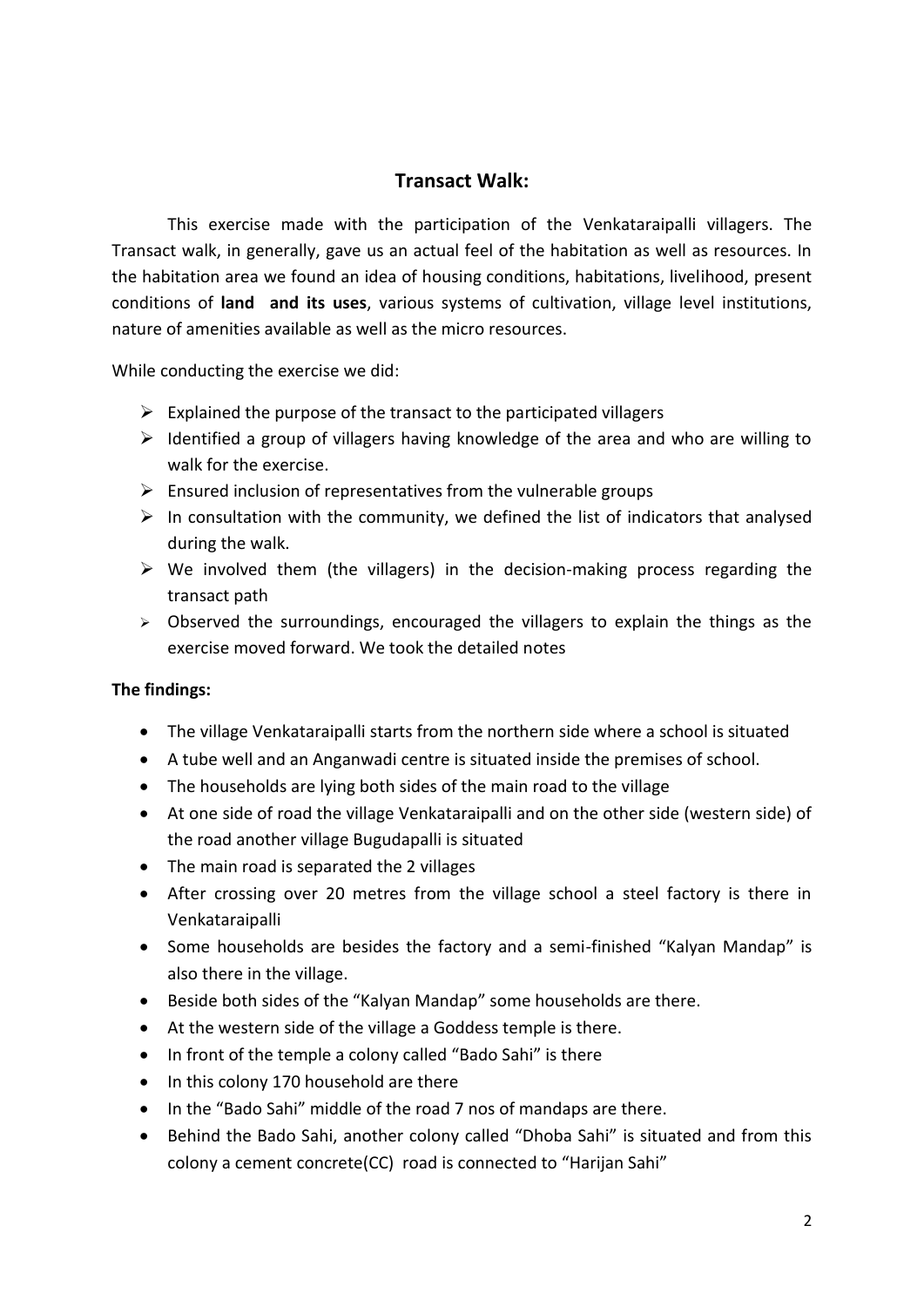- At "Dhoba Sahi" 12 families are residing and at "Harijan Sahi" 160 families are residing.
- In the village 11 nos of tube wells, 20 nos of dug wells, 2 nos of Anganwadi centres (one is for general categories of people and another one is meant for SC categories of people), a water tank, 2 nos of ponds, 2 nos of temples (Maa Taratarini & village Goddess), 7 nos of yards (mandaps) and a semi-finished "Kalyan Mandap" are there.
- Almost all the families of the village are rearing cattle and chicken
- Most of the houses of the villagers are made up of concrete and structurally these are long. For a stranger to the village, it will create mistake in mind that, the entire village is consisting of one colony but another village is there called Bugudapalli.
- 16 households have build wells at their own
- The village is surrounded by 4 nos of hills
- "Bhalu Pahad" which is situated in the northern side of the village and the remaining 3 hills are belonging to the other villages.

#### **Transact walk Analysis:**

| <b>Uses of Land</b>              | ❖<br>❖                         | Only a few decimals<br>of<br>lands<br>have<br>with<br>acquired<br>establishment<br>of<br>brick-kilns<br>Almost all the lands<br>are being cultivated<br>in rainy seasons    | ❖ 2 temples<br>are there<br>the<br>in.<br>village                                                                       | ❖ Children<br>of<br>the<br>village<br>often<br>too<br>used to play<br>at the paddy<br>field                                                              | ❖ Only<br>a<br>Primary<br>school<br>is.<br>there at the<br>village                                                                                                                           |
|----------------------------------|--------------------------------|-----------------------------------------------------------------------------------------------------------------------------------------------------------------------------|-------------------------------------------------------------------------------------------------------------------------|----------------------------------------------------------------------------------------------------------------------------------------------------------|----------------------------------------------------------------------------------------------------------------------------------------------------------------------------------------------|
| <b>Problems</b><br><b>Issues</b> | $\mathbf{r}^{\star}_{\bullet}$ | Due to lack of water<br>the brick-kilns<br>are<br>established at<br>the<br>cultivation lands.                                                                               | ❖ All<br>the<br>villagers<br>are<br>not<br>allowed<br>to go to<br>the<br>temple                                         | lack of<br>❖ Due<br>play<br>ground<br>children<br>of<br>village<br>the<br>used to play<br>at cultivation<br>field                                        | ❖ Lack<br>of<br>higher<br>studies<br>institutions<br>such as high<br>schools,                                                                                                                |
| Supervision                      | ❖                              | As 90% of villagers<br>are living in long &<br>roofed<br>concrete<br>houses.<br>Hence, it<br>can be<br>anticipated<br>that, the villagers<br>would not have any<br>problems | ❖ Due<br>to<br>caste<br>discrimina<br>tion,<br>separate<br>worships<br>are being<br>done<br>at<br>the village<br>temple | ❖ Due to lack of<br>specific<br>playground at<br>village,<br>the<br>children used<br>play<br>to<br>at<br>anywhere<br>such<br>as<br>cultivation<br>field. | ❖ Due to lack<br>оf<br>Higher<br>studies<br>institutions<br>the<br>at<br>the<br>village<br>children<br>0f<br>village<br>the<br>being<br>are<br>deprived of<br>taking<br>higher<br>education. |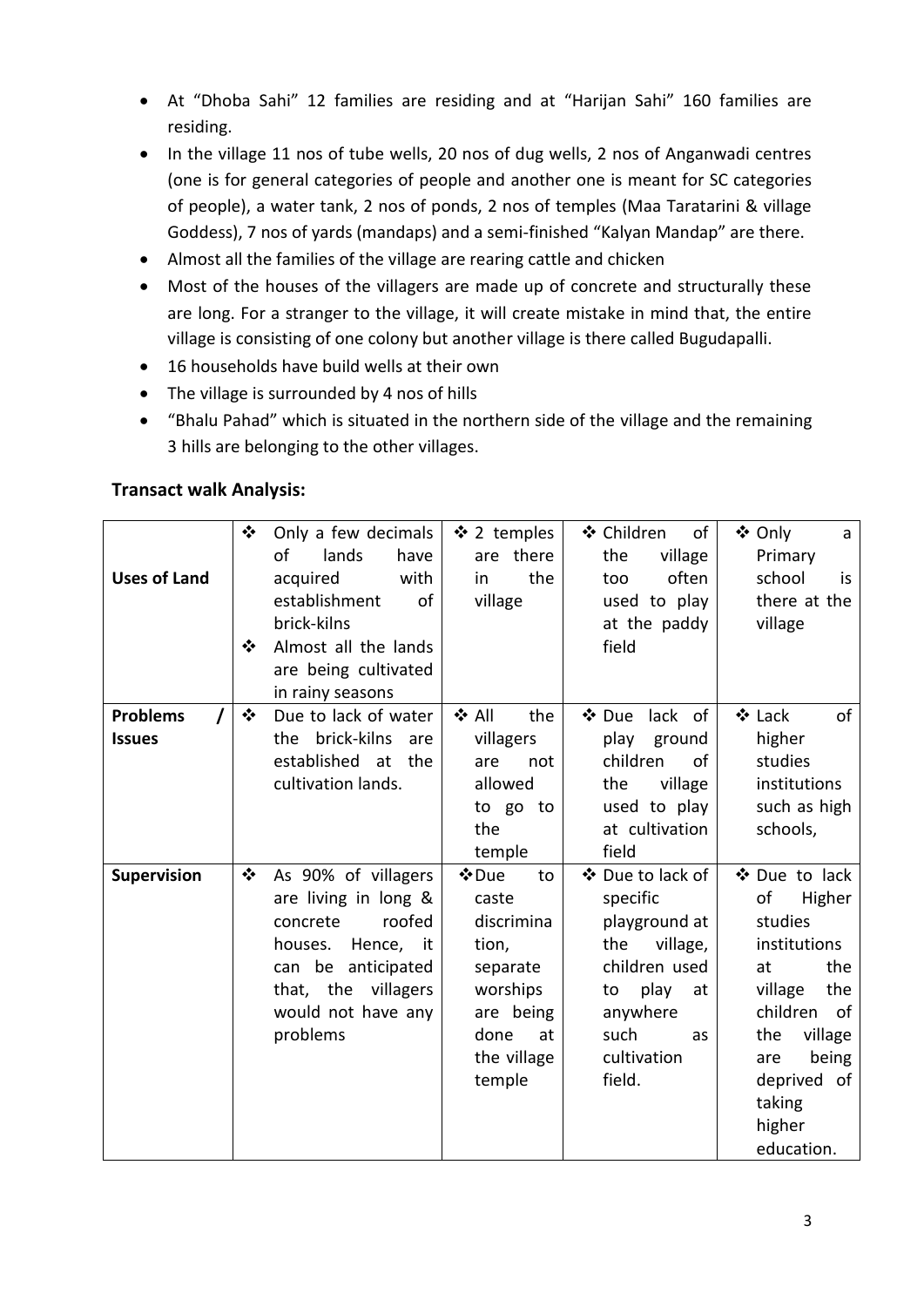## **GOAL FREE DISCUSSION**

#### **Process:**

#### **Village level meeting:**

A meeting being arranged in the mid of the village where the facilitators from Ekta and the supporting agency GIZ's member along with the villagers of Venkataraipalli have participated. The meeting was conducted at 4 pm in the afternoon session. In this all the age categories of village took part actively.

#### **Objective sharing:**

The main objective of the meeting shared by the facilitators of Ekta that, a complete land related micro plan will be prepared with a participatory approach, where all the problems / issues will be identified, solution found out and management committee to be formed.

#### **Problems identification:**

In this meeting, by participatory approach the problems / issues were being identified by the villagers with the facilitation of the members of Ekta.

#### **Strategies prepared:**

All the villagers participated in the meetings decided to prepare a management micro plan with the facilitation of Ekta. The villagers decided to use the tools being facilitated by Ekta team to prepare their own Plan.

#### **Activities scheduled:**

In this context, the villagers decided to follow up the tools like transact walk, prepare the action plan and fix up the timeline, they prepare the Social and Resource Mapping to know about their villages present resource as well as socio economic condition, they will draw the problem tree to find out the problems, its causes and impact and above all they will prepare a concrete action plan to resolve the issues after proper analysis.

#### **Villager's Opinion:**

At the end of the meeting the villagers gave feedbacks like they will give their complete effort to prepare the plan. The plan will be very much valuable for them to carry forward the resolving the issues process. The villagers decided that, whatever comes in their plan they will try their best in future for the development of the village.

#### **Analysis on Timeline:**

Process:

- $\triangleright$  Village level meeting conducted
- $\triangleright$  Both men and women from all the categories involved in this meetings
- $\triangleright$  Discussions made on land, water, wildlife, cultivation, yielding, uses of fertilizers and types of land and its uses

**Land:**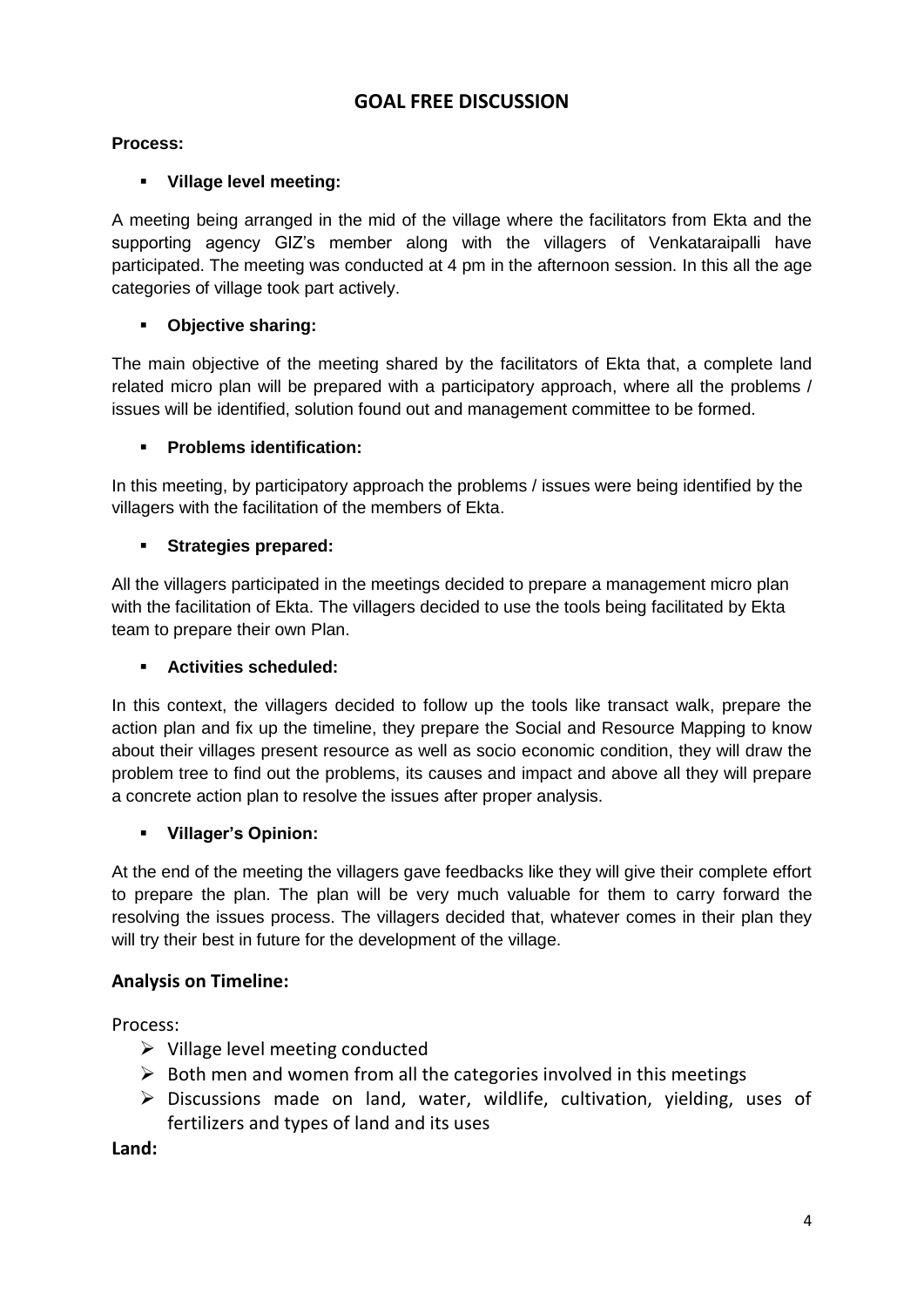- During the year 1960-70 the quantity of land (both Govt & personal) was 50- 50%
- Govt. land consists of grazing land, land for village developmental establishment, village funeral place, village road, village ponds and village canal
- ❖ Personal land consists of homestead & farming land

#### **Water:**

- Till the year 1960-70, villagers were depending on rain water and canal water equally to cultivate their land.
- At that time almost all the lands were suitable for farming but after establishment of stone crusher the water level canal was decreased tremendously.
- ❖ As a result, villagers were more dependent on rain water.

#### **Wildlife:**

 $\cdot$  During the year 1960-70 the nearby forests and hills were filled and found by large numbers of wild animals. Very few often they were wondering to the village whereas, at present due to establishment of stone crusher the density of forest decreased and too often the wild animals are entering into the village specifically in the yielding season and destroying the harvest of the farmer

#### **Harvesting:**

 $\cdot$  Till the year 1960-70, the harvesting was huge. At that time varieties of crops like paddy, ragi, biri dal, harad dal, mung dal, were cultivated. The ragi and groundnut also cultivated plentily at barren lands. All kinds of vegetables were plentily cultivated and quite sufficient quantity available for all the villagers! But now days' due to establishment of stone crusher, these have been reduced to a minimum.

#### **Utilization of Fertilizer**:

- $\cdot$  Till the year 1960-70, the villagers used to use the hand-made compost (made out of cow dung) in an organic way. They usually utilize the organic fertilizer in their cultivation land.
- $\cdot$  In the year 1965 when the uses of chemical fertilizer started and intoxicated medicines were spreading over.
- $\triangle$  Almost all the villagers used the chemical fertilizers in their cultivation field.
- $\cdot$  As a result, the fertility of their land has been lost though they get a optimum of harvest for a shorter period.
- $\cdot$  Even the villagers said, now they have to lost the taste of their food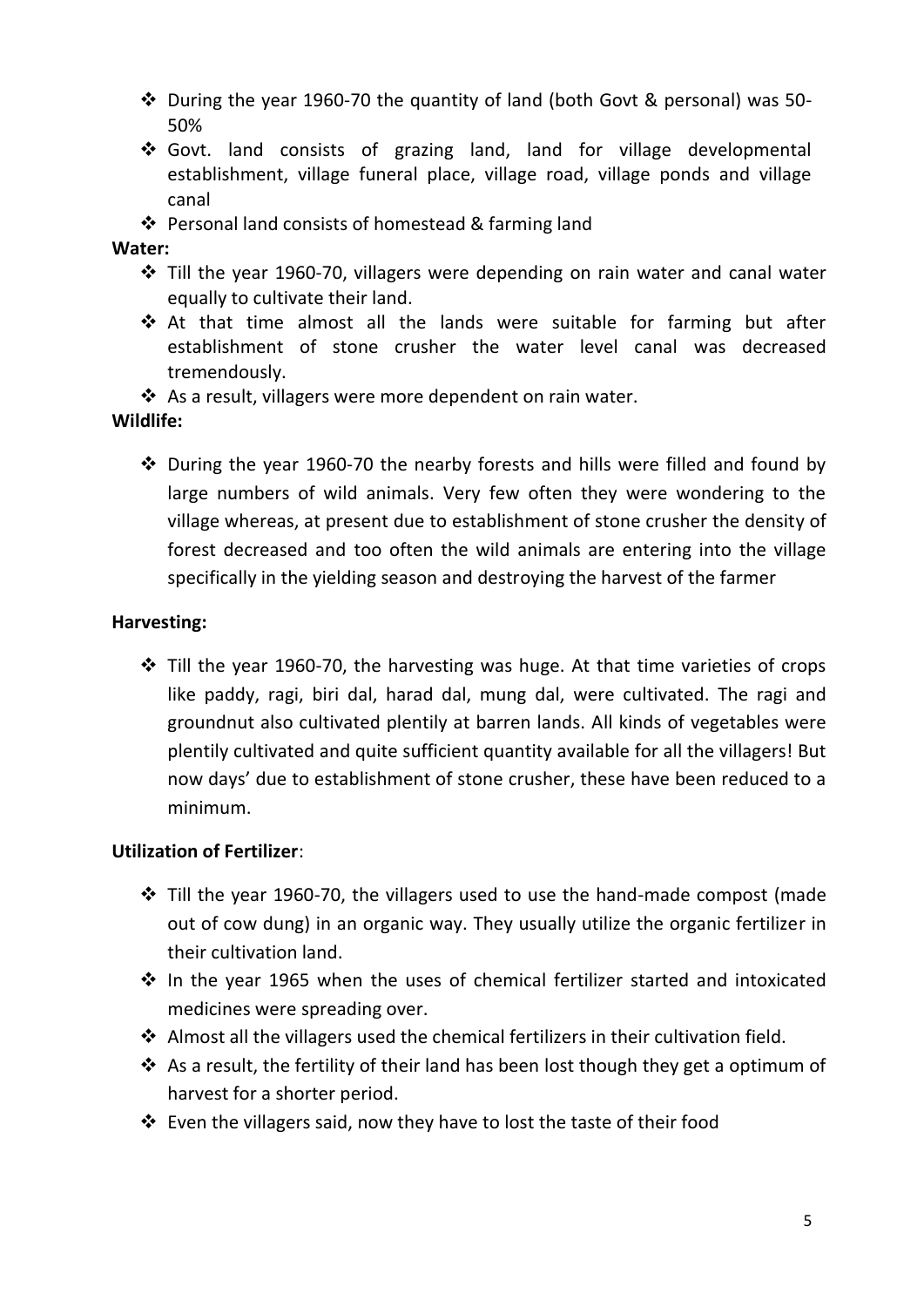#### **Uses of Seeds:**

- $\cdot$  In the year 1960-70, all the villagers were using their traditional seeds for cultivation.
- $\div$  Till now they have been continuing this tradition and using the traditional seeds in their cultivation fields. According to them, they are using only 3% of hybrid seeds at their cultivation lands

#### **Villagers Opinions & decisions**:

- Despite villagers have plenty of land but due to scarcity of water they are unable to cultivate their land in all seasons except rainy days
- Villagers desperately need the support and assistance like lift irrigation facility opportunities to all the village lands from the government

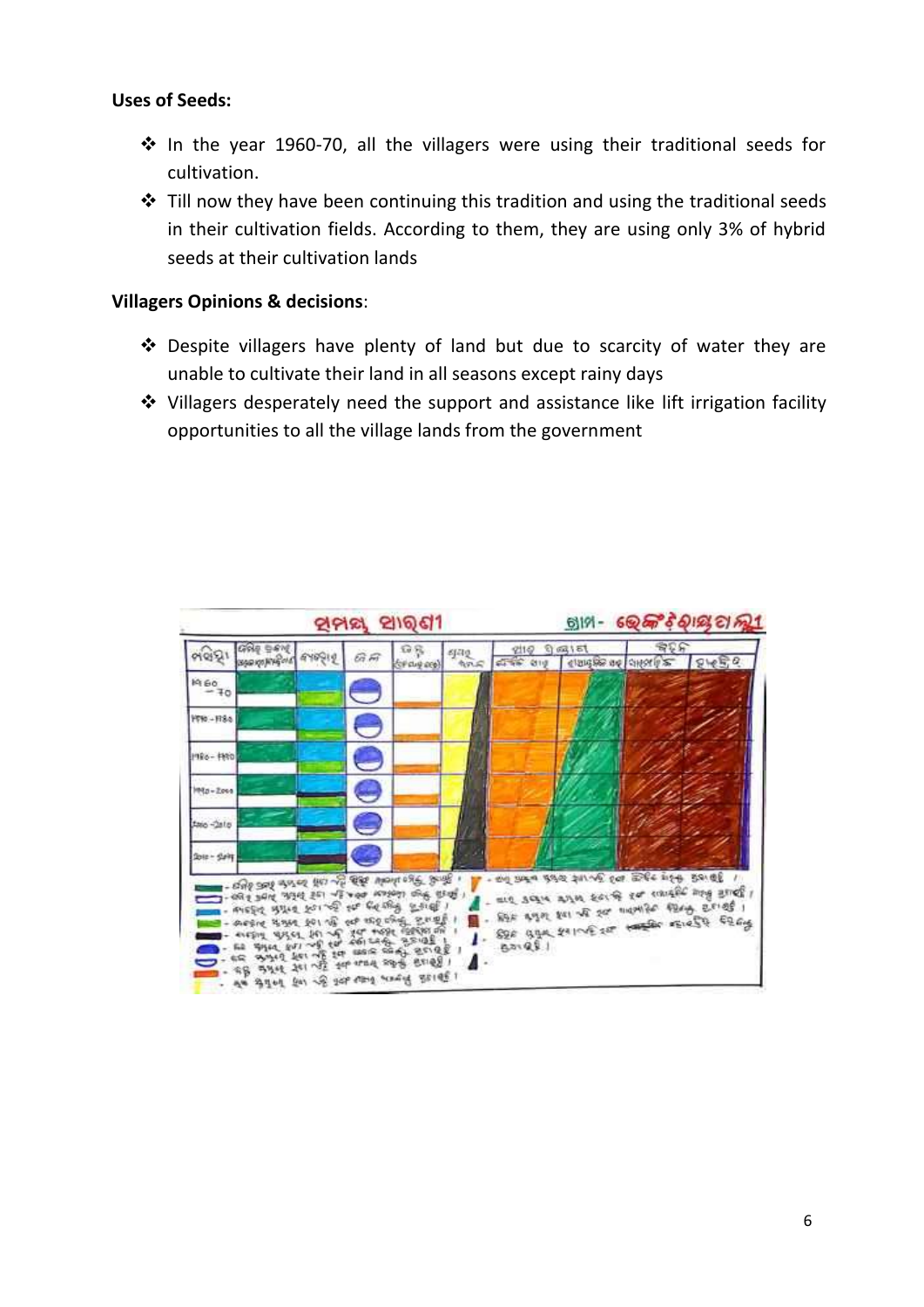# **Social Map**

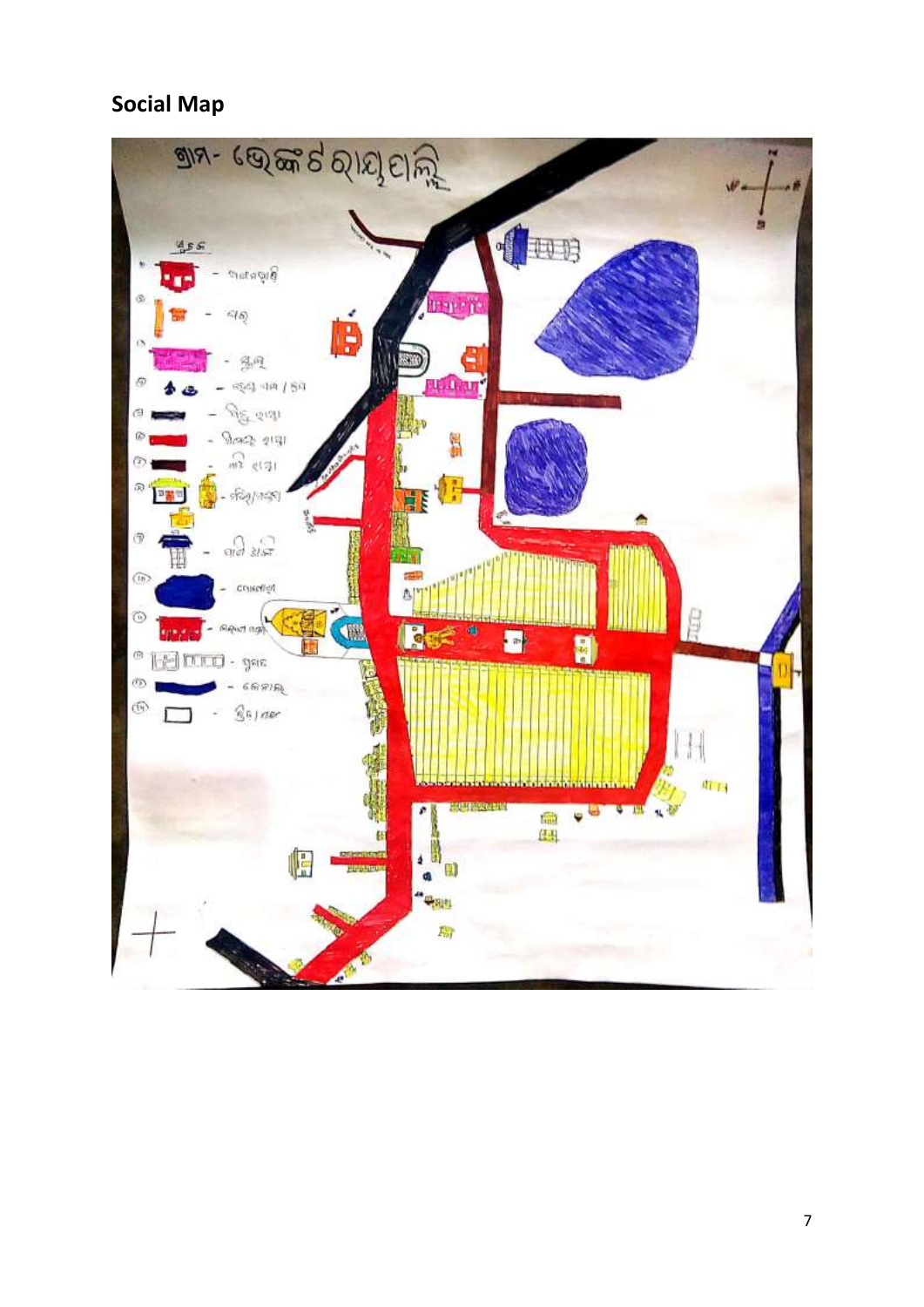# **Social Mapping & Analysis**

To learn about the households and their location in the village/hamlet/ward, the socio-economic pattern in the village and the social, economic, gender and ability related differences among the households and the social institutions and the different views villagers of Mahirkana have drawn the Social Map. This map showed the layout of residential houses, institutions and amenities. This map also helped to learn about social economic differences between the households.

#### **Process of Social Mapping**:

- $\triangleright$  Village level meeting
- $\triangleright$  Active participation of all categories of people at the time of preparation of Map
- $\triangleright$  Draw of Map by the villagers indicating the Socio-Economic condition of the village

#### **Finding from the Social Map:**

| SI.       | <b>Particular</b>                          | <b>Nos</b> | <b>Gender</b> |               |
|-----------|--------------------------------------------|------------|---------------|---------------|
| <b>No</b> |                                            |            | <b>Male</b>   | <b>Female</b> |
| 01.       | Total no families                          | 352        |               |               |
| 02.       | Total no of families (in general category) | 57         | 278           | 244           |
| 03.       | Total no of families (in SC category)      | 197        | 565           | 617           |
| 04.       | Total no of families (in OBC category)     | 98         | 382           | 304           |
| 05.       | Total Population of the village            | 2390       | 1247          | 1143          |
| 08.       | Women headed household                     | 83         |               |               |
| 09        | People with DisAbility families            | 06         |               |               |
| 10        | <b>Migrating families</b>                  | 46         |               |               |
| 11        | <b>Landless Families</b>                   | 100        |               |               |

#### **Other Findings from the Social Mapping:**

- The village is consisting of 3 wards and 4 lanes (Bado Sahi, Dhoba Sahi, Harijan Sahi & Dandasi Sahi)
- People of the village depend upon farming
- Usually people do cultivate paddy, raggi and mung in their cultivation land
- Above 100 families do migrate to other places like Chennai, Mumbai & Surat in search of work every year.
- Geographically a road is connected from Pochilimma and Balrampur, which is situated at the northern side of the village.
- At the southern side of the village "Dandasi Sahi" is situated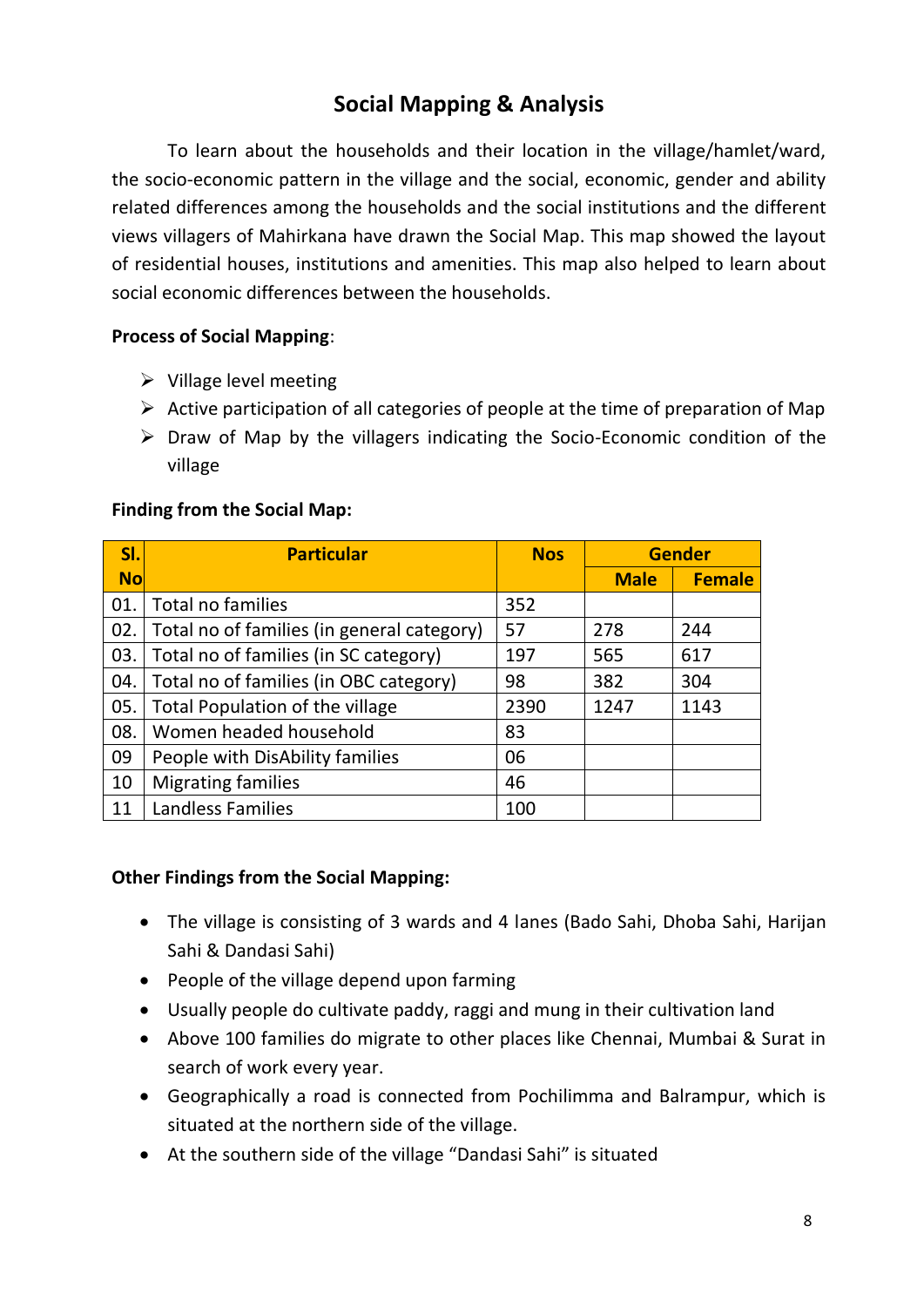- At the Western side village Goddess temple along with some of the houses are situated
- The "Bado Sahi" is facing towards south and north direction. In the middle of the Sahi 2 nos of community centres, a statue of "Hanuman" and a "Tulsi" Chaunra situated.
- At the east side of village Taratarini Temple is situated. The village Pochilimma is situated at the eastern direction of the village.
- A water tank is situated at the north-east side of the village. The village funeral place is situated nearer to the water tank.
- 2 ponds called Kumuti Pond & Dhoba Pond also situated in this direction.
- At the northern part of the village a steel industry is there
- A Kalayan mandap is there at the village goddess temple

#### **Villagers Opinion:**

- $\triangleright$  There is no Primary Health Centre in the village which is very much essential
- $\triangleright$  The youth community of village need a play ground, which is not available in the village
- $\triangleright$  A yard (Mandap) is needed at Harijan Sahi. In this regard site is being selected but initiative has not taken yet

## **Resource Mapping & Analysis:**

Resource Mapping is undertaken to map out the nature and extent of the resource. Like Social Mapping it helped to understand the people of the village. By preparing Resource Mapping its being found the physical resources at the command of village. The land, water bodies based on their uses as well as geographical features showed in the map.

Under land it's been displayed the agricultural land, grazing land, forest, orchard and other local land categories. Similarly water bodies also categorized as pond, streams, canals, open wells, bore wells etc. This map has also shown physical formations such as ridge lines categorise as upland and low land etc.

#### **Process of Resource Mapping**:

- $\triangleright$  Pre-collection of revenue map of the village
- $\triangleright$  Village level meeting
- $\triangleright$  Active participation of all categories of people at the time of preparation of Map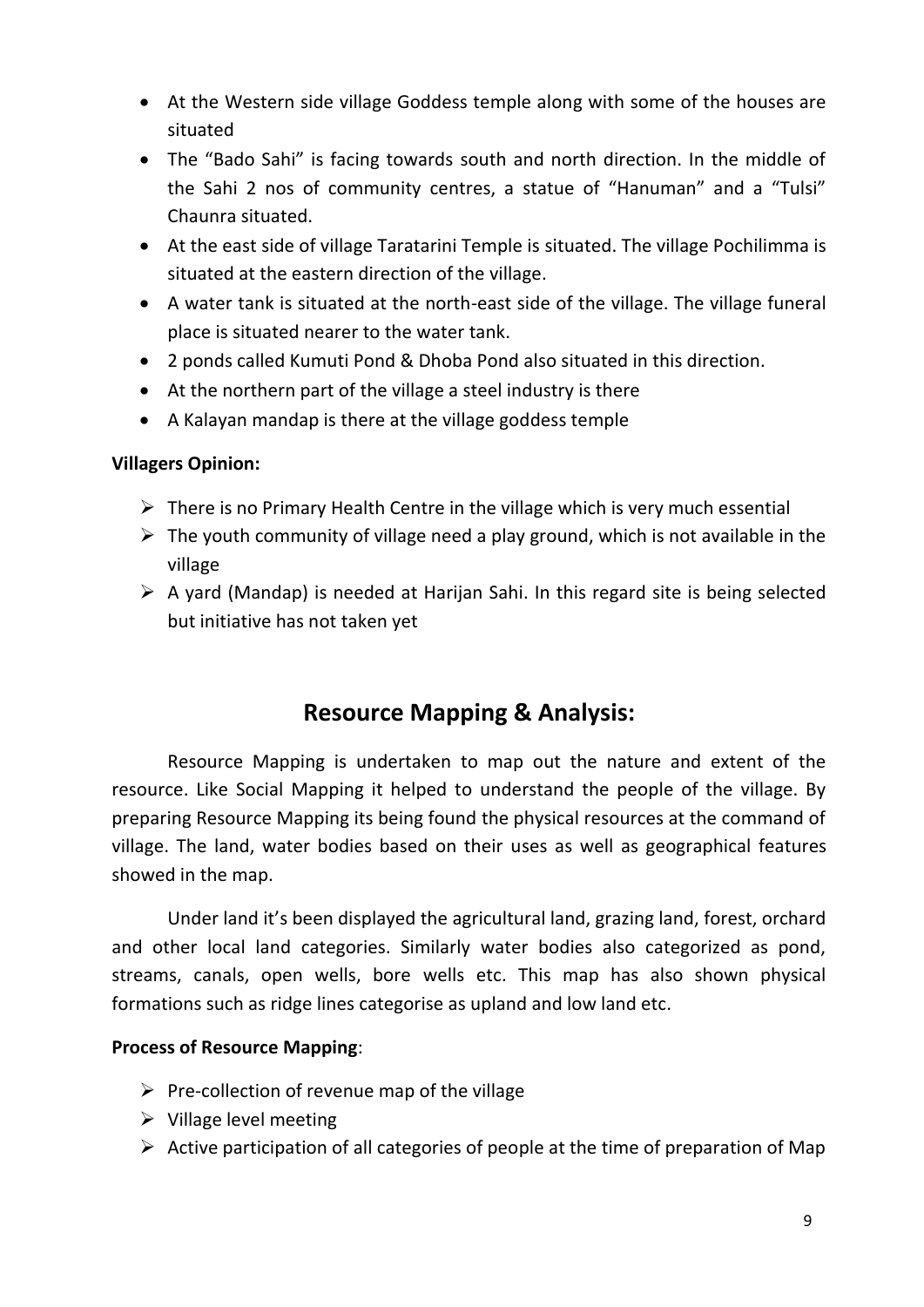$\triangleright$  Draw of Map by the specifically identified villagers indicating the different direction of resources, patches of lands, plots, present condition of the land in the village

## **Resource Map**

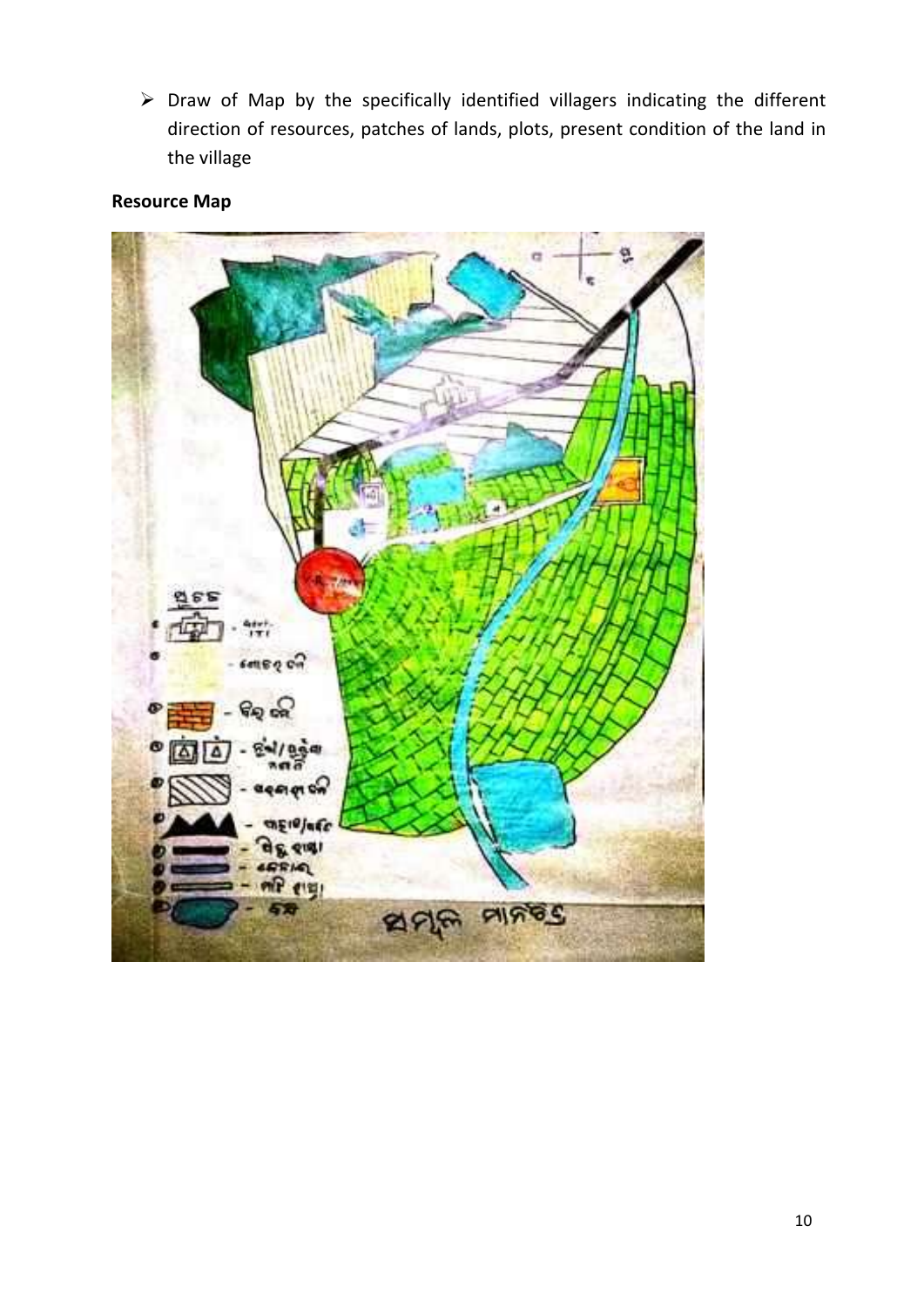#### **Findings from the Resource Mapping**

| SI. | <b>Resources</b>               |          |
|-----|--------------------------------|----------|
| No. |                                |          |
| 01. | Dug well                       | $16 + 6$ |
| 02. | Tube well                      | 09       |
| 03. | Ponds                          | 02       |
| 04. | Anganwadi Centre               | 02       |
| 05. | Lift irrigation point          | 01       |
| 06. | Kotho Ghara (Community Centre) | 01       |
| 07. | <b>Project Schools</b>         | 01       |
| 08. | Water tank                     | 01       |
| 09. | Temple                         | 02       |
| 10. | Yard (Mandap)                  | 03       |
| 11. | Kalyan Mandap                  | 01       |
| 12. | Community centre               | 03       |
| 13. | Village Funeral place          | 01       |

#### **Human Resources**

| SI. |                    |           |
|-----|--------------------|-----------|
| No. |                    |           |
| 01. | Sarpanch           | 01        |
| 02. | Ward members       | 03        |
| 03. | Anganwadi workers  | $02 + 02$ |
| 04. | <b>ANM Didi</b>    | 01        |
| 05. | <b>ASHA</b> worker | 01        |
| 06. | Village baarber    | 01        |

- $\triangleright$  Southern side of the village mountains, a pond, cultivation fields and crusher of stone are situated
- $\triangleright$  The cultivation fields are only useable in the rainy season of this side
- $\triangleright$  The river "Ghoda Hado" is flowing in the eastern side of the village
- $\triangleright$  A brick kiln is also situated in this side
- $\triangleright$  A culvert has been made over the river "Ghoda Hado"
- $\triangleright$  A water conservation tank is there in the northern side of the village, from where the villagers used to get the water by a pipe and use it as drinking purpose.
- $\triangleright$  Cultivation fields and brick kilns are also situated at the western side of the village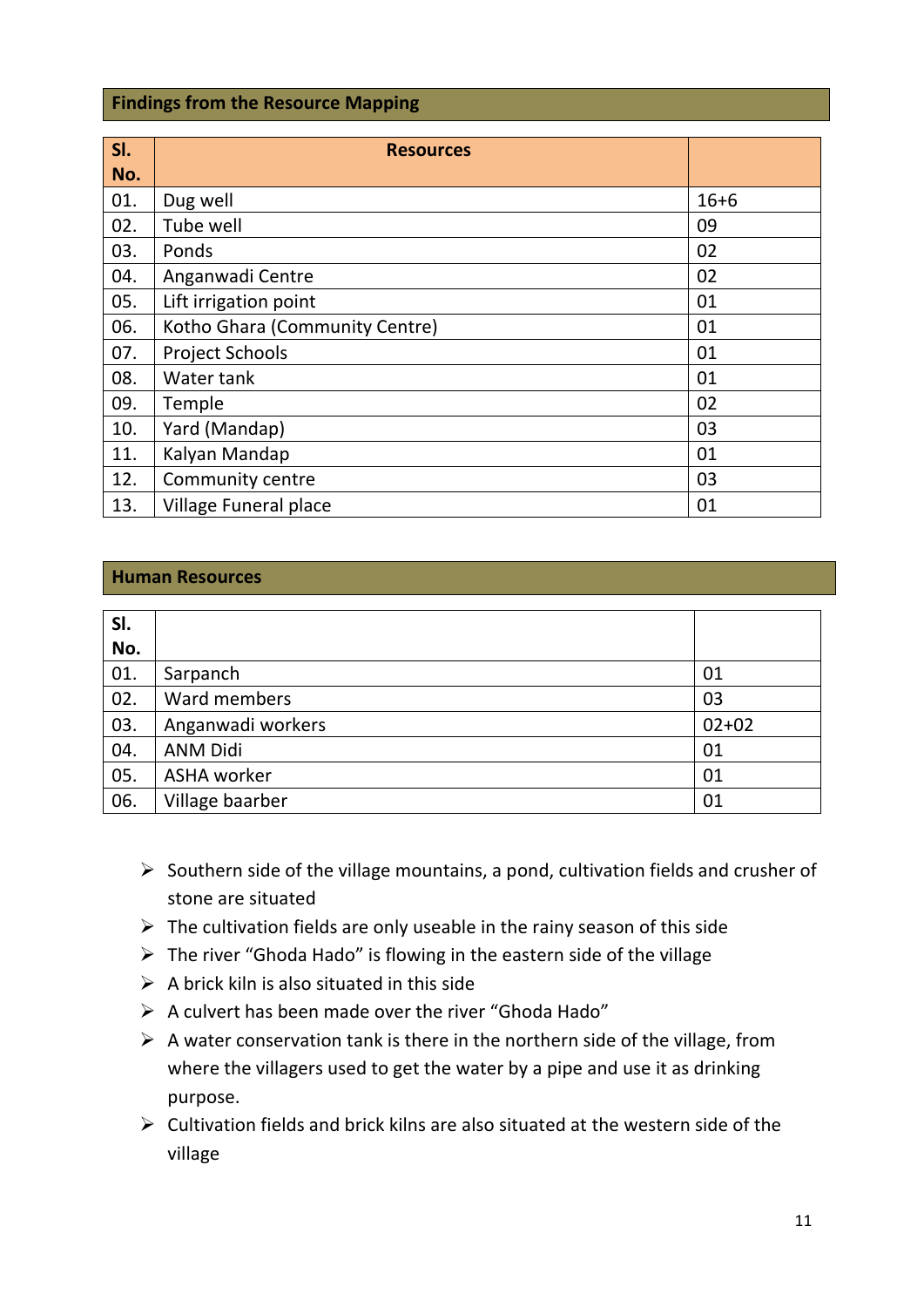### **Villagers Opinion in regards to Resource Mapping:**

- $\checkmark$  2 types of lands are available in this village. One is barren land and the other is farming land
- $\checkmark$  Total barren land in acres is........ and farming lands in acres is.......
- $\checkmark$  Years ago in the year 1960-70, the barren lands are cultivated with ragi, Kolath, ground nut and all kinds of vegetables.
- $\checkmark$  Specifically, groundnut was cultivated and found sufficiently
- $\checkmark$  The people from other villages were also coming to the village to purchase ground nuts.
- $\checkmark$  At that time faming lands are utilized with organic fertilizer and the lands were well fertile
- $\checkmark$  A stone crusher was established in the year 2004 and the spreading and flying of stone powder ruined the fertility of farming lands. The soils of lands have become hard.
- $\checkmark$  At present, the grazing land became useless as well as the barren lands
- $\checkmark$  Due to complete loss of fertility of lands the villagers used to go for migration in search of work to other places.
- $\checkmark$  Now days' on paddy and mung crops are being cultivated by the villagers at their farming land.

#### **Some other land related facts:**

- $\triangleright$  At the southern part of the village 2 hills are situated and adjacent to it, 11 acres of barren land is available
- $\triangleright$  In this side a barrage (Khai) called "Sujan Khai" is also situated
- $\triangleright$  Some of the lands are available in the north-west part of the village.
- $\triangleright$  The irrigated lands are available in the eastern part of the village. 2 small hills, 3 nos ponds and some acres of govt land are available in this part.
- $\triangleright$  In the both parts of village route the govt lands are available
- $\triangleright$  The grazing land (in acres 11.350) is situated in northern part of the village.

#### **Villager's Opinion:**

- $\checkmark$  Plantation to be done near the old funeral place of the village
- $\checkmark$  To creat a forest by doing plantation
- $\checkmark$  Water supply to be needed for the village
- $\checkmark$  To build a check dam to conserve water
- $\checkmark$  To shut down the crusher industry to protect the farming land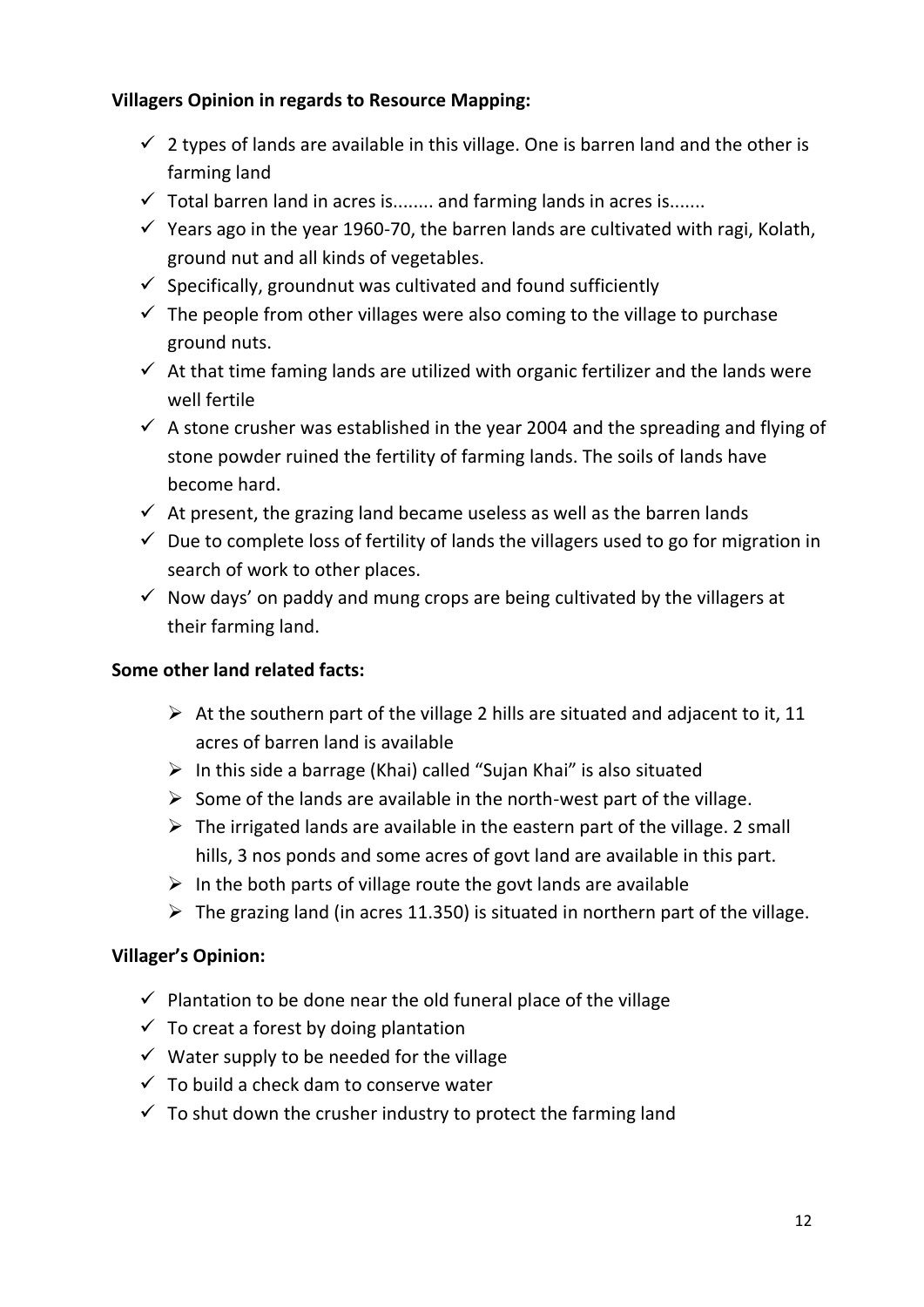## **Venn diagram**

#### **Venkataraipalli Village:**

#### *(Within the village)*

- **Anganwadi Centre,**
- Primary School,
- ASHA

#### *(At a distance of 2 kms)*

#### *Makarjhol village:*

People depend upon this village for:

- **Fertilizer**
- **Society Loan**
- **veterinary**
- Milk export &
- Higher Education

#### *(At a distance of 2 kms)*

*Pochilimma Village:*

People depend upon this village for:

- **Pension**
- **Civil supply & ration**
- **Higher Education**
- **Vocational institution**
- RI office &
- **GP** office

#### *(At a distance of 6 kms)*

#### *Hinjilikatu Town:*

People depend upon this town for

- Purchase of seeds
- **-** Market
- **Health service**
- Police Station
- $-Bank$
- Court &
- **•** Other livelihood

#### *(At a distance of 23 kms)*

*Berhampur City:*

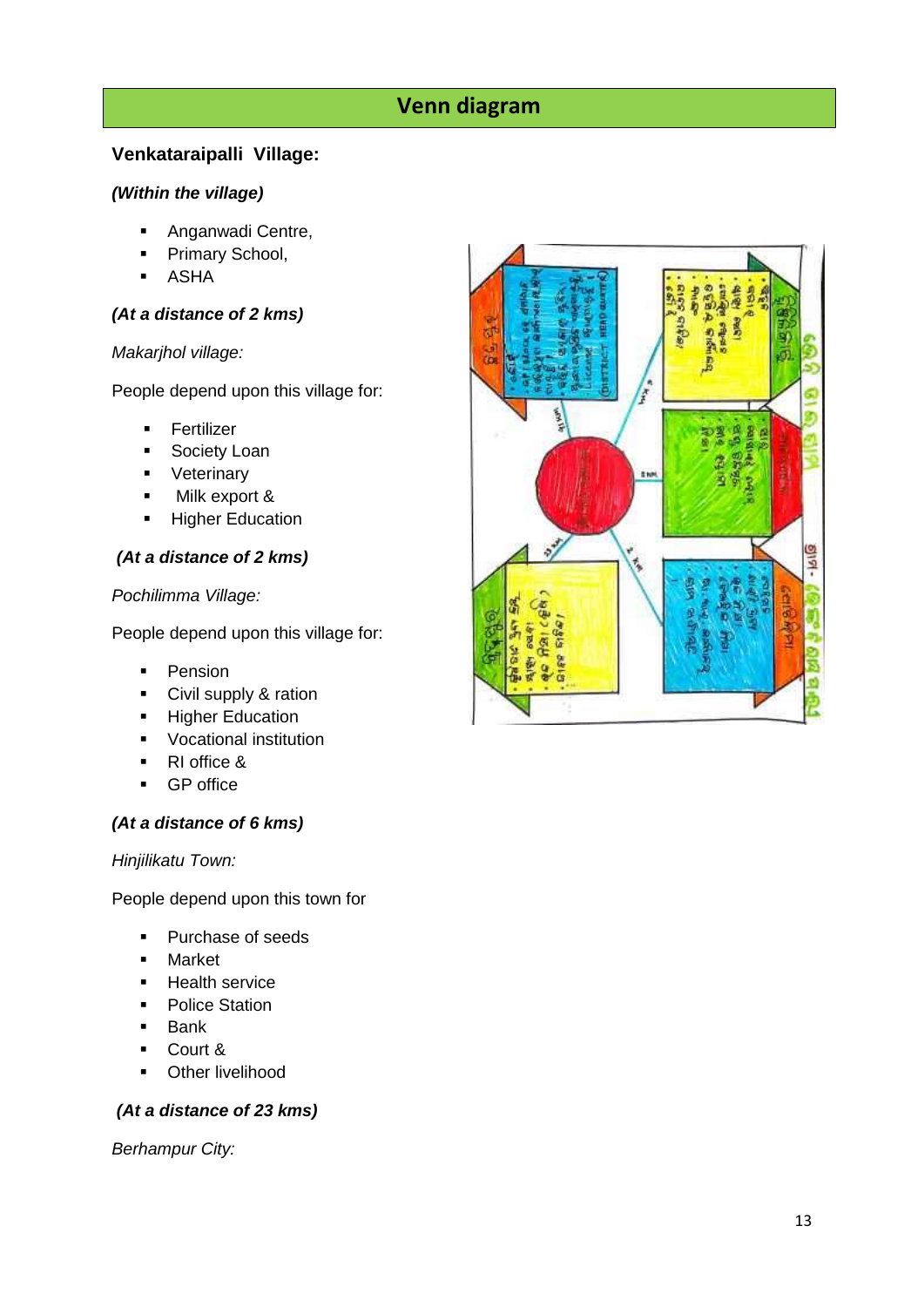People depend upon this city for:

- **Agricultural Product**
- **Health service facility**
- Higher education &
- **-** Livelihood

#### *(At a distance of 41 kms)*

#### *Chatrapur town:*

People depend upon this town for:

- **Judicial matter**
- **Solution of GP/Block level issues**
- **•** Various Govt. Schemes
- **District Headquarters**

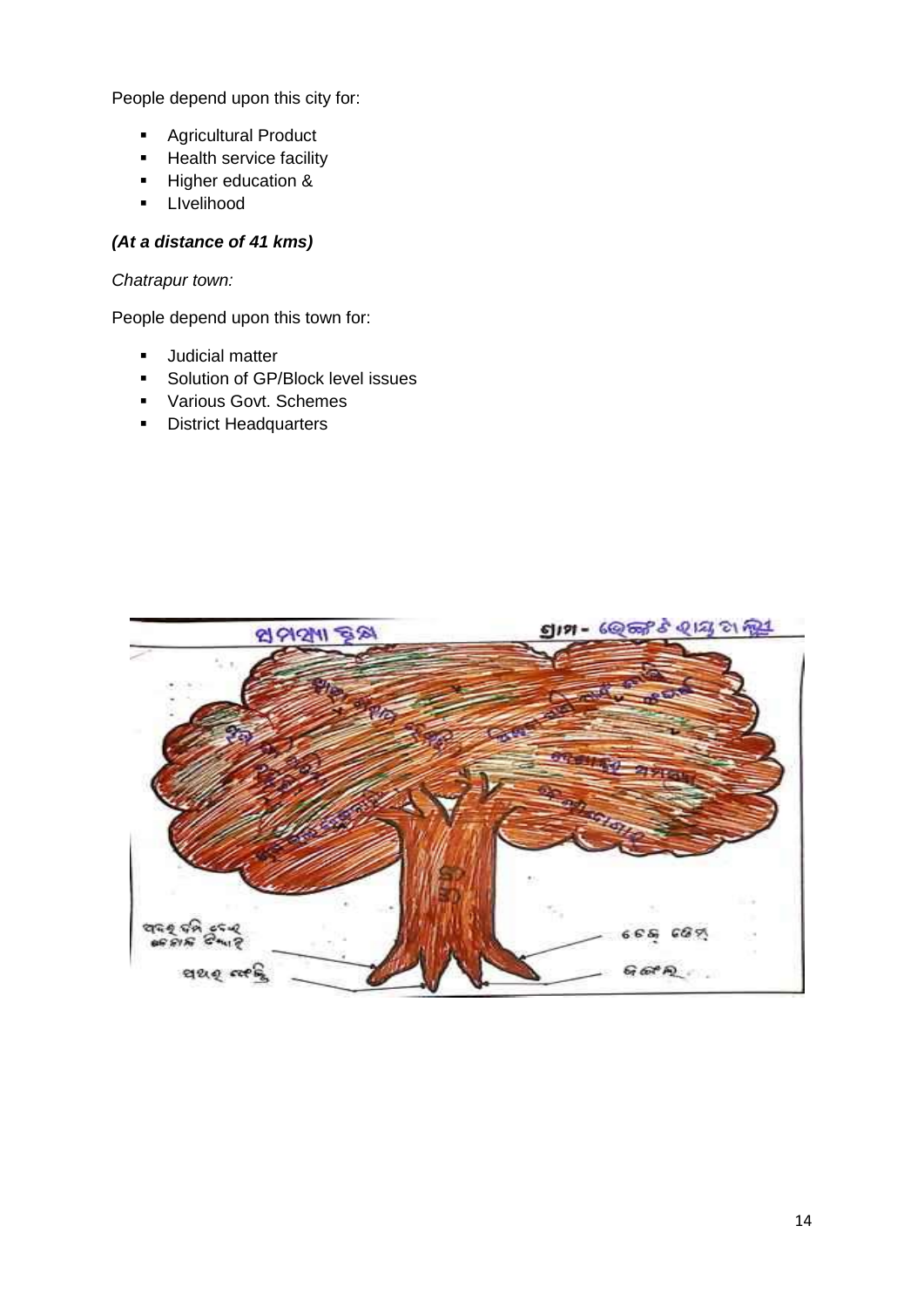# **Problem Tree: (Analysis)**

| <b>Problems</b>                               | <b>Reasons</b>                                                                                                                                                                                                           | <b>Impacts</b>                                                                                                                                                                                                             |  |
|-----------------------------------------------|--------------------------------------------------------------------------------------------------------------------------------------------------------------------------------------------------------------------------|----------------------------------------------------------------------------------------------------------------------------------------------------------------------------------------------------------------------------|--|
| Scarcity of water                             | <b>Despite</b><br>several<br>applications and meetings<br>with<br>Sarpanch,<br>Block<br>Development Officer and<br>RWSS authorities no bore<br>well being dug or canals<br>build upon to channelize<br>the farming lands | ❖ Due of lack of water<br>fertility of the land is<br>lost.<br>❖ Production<br>is<br>decreased<br>❖ Draught occurs<br>$\div$ Timing is not<br>being<br>maintained<br>seed<br><b>on</b><br>sown due to scarcity of<br>water |  |
| οf<br>Unavailability<br><b>Health service</b> |                                                                                                                                                                                                                          | ❖                                                                                                                                                                                                                          |  |
| Inadequate<br>travel<br>facility              |                                                                                                                                                                                                                          | ❖                                                                                                                                                                                                                          |  |
| In-hygienic Condition<br>of the village       |                                                                                                                                                                                                                          | $\cdot$                                                                                                                                                                                                                    |  |
| fertile<br>farming<br>In.<br>lands            |                                                                                                                                                                                                                          | ❖                                                                                                                                                                                                                          |  |
| Migration                                     |                                                                                                                                                                                                                          | $\cdot$                                                                                                                                                                                                                    |  |

## **Participants during the preparation of Problem tree:**

| SI. | Name of the participants |     |                          |  |
|-----|--------------------------|-----|--------------------------|--|
| No. |                          |     |                          |  |
| 01. | Perol Bairi              | 16. | P. Rabindra              |  |
| 02. | Deba Naik                | 17. | P. Hari                  |  |
| 03. | B. Mangulu               | 18. | <b>Balakrushna Murty</b> |  |
| 04. | Hina Maharana            | 19. | A. Bairi                 |  |
| 05. | <b>Biswanath</b>         | 20. | S. Gopal                 |  |
| 06. | Perol Bairagi            | 21. | Kalu Chaino              |  |
| 07. | K. Rudraprasad           | 22. | Kalo Dando               |  |
| 08. | Perol Shubham            | 23. | T. Fakira                |  |
| 09. | Kala Mahesh              | 24. | K. Adeya                 |  |
| 10. | E. Panchu                | 25. | P. Dandegokorni          |  |
| 11. | S. Mohanty               | 26. | P. Surendra              |  |
| 12. | P. Panchu                | 27. | K. Kalia Patra           |  |
| 13. | A. Kamalu                | 28. | P. Panchu                |  |
| 14. | <b>Trilochan Mohanty</b> | 29. | Sushant                  |  |
| 15. | <b>Bhajaram Mohanty</b>  | 30. | Murli                    |  |

# **Dream Map Analysis:**

| Main Issues /<br><b>Problems</b> | <b>Reasons</b>  | <b>Impact</b>  | <b>Management</b>    | Possibilities of<br><b>Solution</b> |
|----------------------------------|-----------------|----------------|----------------------|-------------------------------------|
| <b>Scarcity of</b>               | A single water  | Due:<br>to     | this   Another water | Place has been                      |
| drinking water                   | tank containing | problem<br>too | tank is needed       | identified to                       |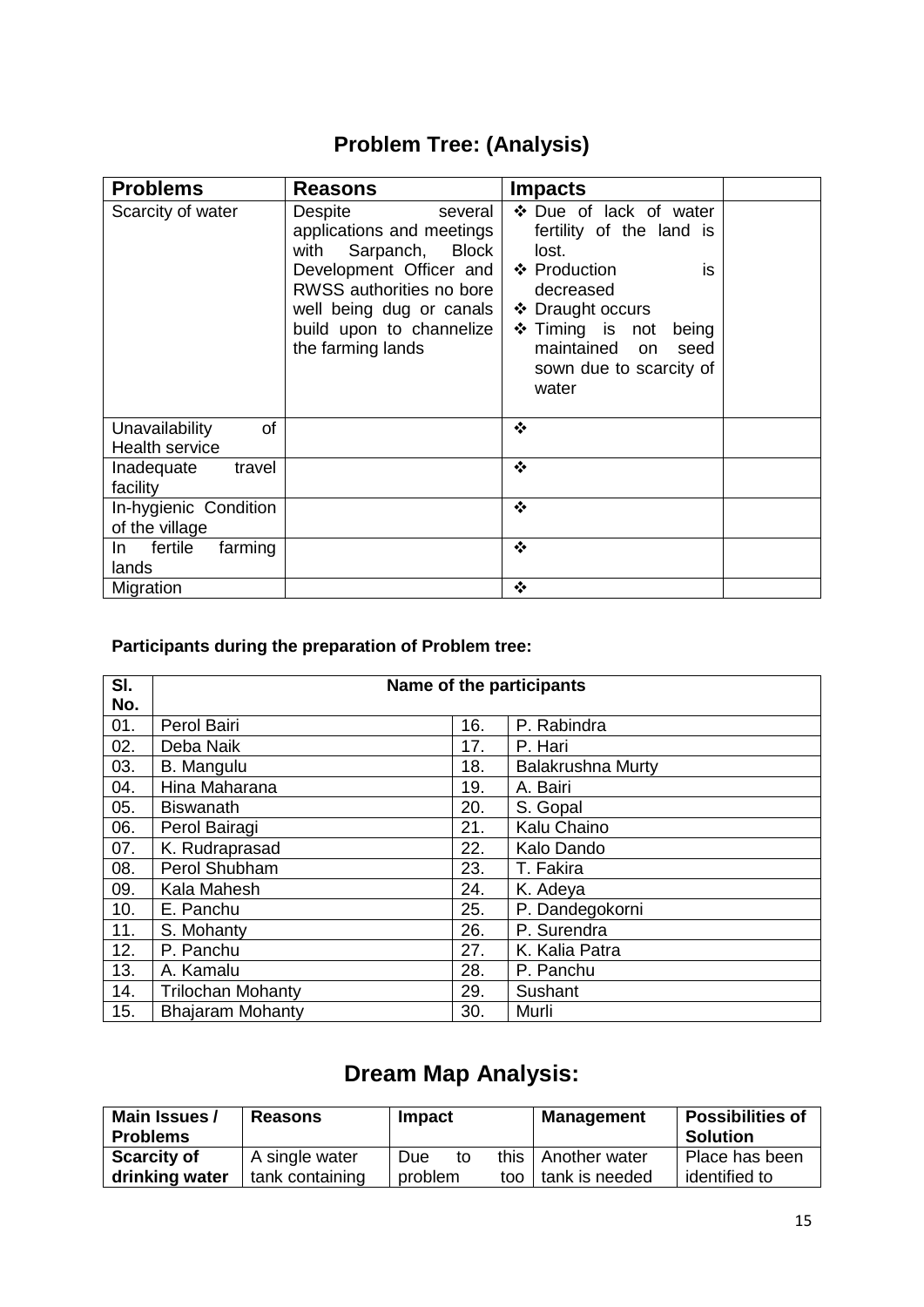|                                                                                                    | 20,000 ltrs of<br>water is not<br>fulfilling every<br>families need                                            | often community<br>level<br>disputes<br>do occur                                                                                              | to fulfil every<br>one's need                                                                           | establish the<br>tank.<br>Govt. support<br>and assistance<br>needed                                                                                      |
|----------------------------------------------------------------------------------------------------|----------------------------------------------------------------------------------------------------------------|-----------------------------------------------------------------------------------------------------------------------------------------------|---------------------------------------------------------------------------------------------------------|----------------------------------------------------------------------------------------------------------------------------------------------------------|
| In-adequate<br>health facility                                                                     | No ANM centre<br>in the village                                                                                | For general kind<br>diseases<br>οf<br>people<br>do<br>depend up to go<br>the nearby town                                                      | An ANM centre<br>is highly<br>essential for the<br>village.                                             | Place near the<br>Hanuman<br>Statue is being<br>identified to set<br>up a health<br>centre                                                               |
| Lack of higher<br>education<br>institution                                                         | Except a primary<br>school no higher<br>education<br>institution is<br>there                                   | Due to that most<br>of children are<br>either being<br>drop out after<br>primary studies<br>or they go to the<br>town for higher<br>education | The Primary<br>school can be<br>up graded to ME<br>& High School                                        | Govt.<br>Assistance and<br>support needed                                                                                                                |
| No adequate<br>place for<br>observing the<br>occasion like<br>marriage or<br>any other<br>festival | Kalyana Mandap<br>has a very small<br>space                                                                    | Larger nos of<br>people do feel<br>very uneasy to<br>adjust<br>themselves in<br>the small areas<br>of Mandap.                                 | Another Kalyan<br>Mandap can be<br>established                                                          | A place near the<br>village Goddess<br>temple is being<br>identified to<br>build a big size<br>Kalyan Mandan<br>Govt assistance<br>and support<br>needed |
| Lack of<br>waiting places<br>to travel from<br>the village                                         | No bus or auto<br>stand near the<br>village                                                                    | Villagers often<br>stand by the<br>road at every<br>season to travel<br>to the other<br>places                                                | A bus or auto<br>stand can be<br>built                                                                  | The stand can<br>be made either<br>near the<br>Hanuman<br>ground or ANM<br>sub centre<br>Govt assistance<br>and support<br>needed                        |
| <b>Caste</b><br>discrimination                                                                     | The people from<br>the Harijan Sahi<br>not allowed<br>are<br>community<br>to<br>of<br>the<br>centre<br>village | The sahi people<br>are deprived of<br>get<br>togetherness in<br>the village in<br>case of any<br>urgency                                      | Another<br>community<br>center can be<br>established<br>specifically for<br>the Harijan Sahi<br>people  | A place near the<br>Lord Shiva<br>temple is being<br>identified for this<br>cause                                                                        |
| In-hygienic<br>condition                                                                           | Lack of proper<br>drainage system<br>in the village                                                            | The drain water<br>flows over the<br>village route and<br>creates<br>nuisance                                                                 | If every colony<br>of the village<br>have proper<br>drainage system<br>then nuisance<br>will be avoided | Govt support<br>and financial<br>assistance<br>needed.                                                                                                   |
| <b>Wastage of</b><br>flow water<br>from the hill in<br>rainy days                                  | No check dam is<br>there to stop the<br>flowing water                                                          | Fertile soil<br>erosion occurs<br>due to scattered<br>flowing of water                                                                        | A check dam<br>can be made to<br>conserve the<br>water and<br>through it in a<br>systematic             | Govt support<br>and financial<br>assistance<br>needed.                                                                                                   |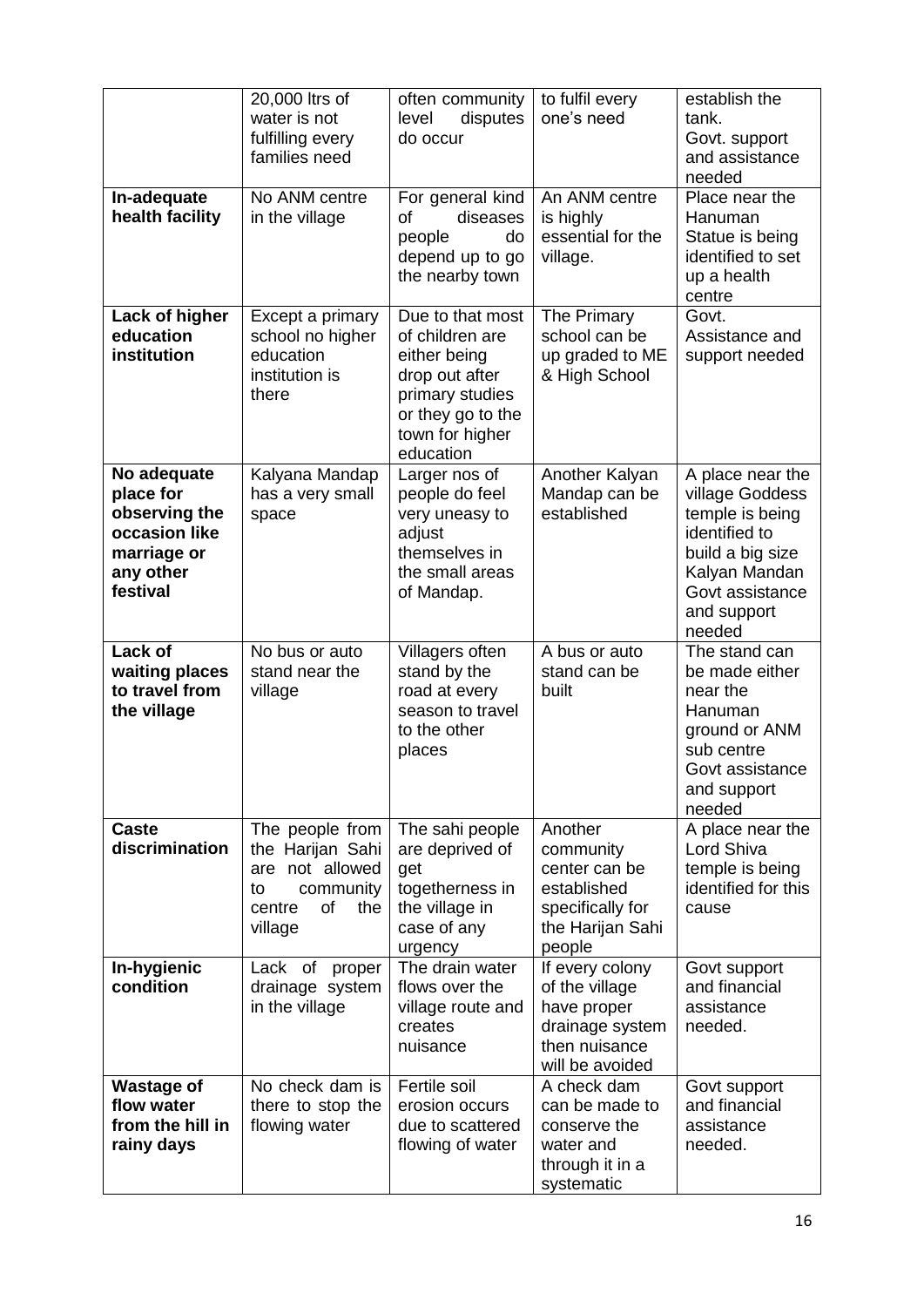|                          |  | manner                                                  |                                                                |
|--------------------------|--|---------------------------------------------------------|----------------------------------------------------------------|
| Degradation of<br>forest |  | Generation of a<br>artificial forest<br>with plantation | Village's<br>uncultivated<br>land to be used<br>for plantation |

#### **Specific problems of vulnerable families of the village:**

Specifically with a vulnerable community like the women headed family members, the specially able persons, landless families, migrating families and backward people of the village, a community level meeting was conducted by the facilitating members of Ekta and supporting agencies GIZ.

#### **The findings are as follows:**

- $\cdot$  The landless families are struggling for their day to day livelihood
- They are engaging themselves in MGNREGA work, which do come to their villages only
- \* They are deprived of govt. schemes due to lack of awareness
- $\div$  Too often they are getting the drinking after fighting with the other villagers
- $\cdot \cdot$  The family members are usually migrating to the other places after doing an agreement and return back to the village after a couple of years, in some cases the migrated people do come to the village after ten year even
- $\div$  They are deprived of health services in the villages.
- $\div$  Due to lack of money their children used to drop out from school from the primary level
- Due to water scarcity the vulnerable people are unable to cultivate their land either
- $\div$  In-adequate travelling facility also pertains there
- $\cdot \cdot$  Those families engage themselves in cultivating some other persons land on an agreement basis. Even after a hard work if they face the loss and claim before the government for compensation. The whole amount compensate amount too often being taken by land owner.
- $\cdot$  Too often the vulnerable community are being facing the exploitation by the landlord / land owners
- $\cdot \cdot$  The children of the vulnerable community used to go for work to the outside of the village! Even they do migrate in search of work to the other states also
- $\div$  Due to unavailability of ANM centre in the village too often the pregnant women face challenges as well as difficulties at the time of delivery
- $\div$  Only the male members of the vulnerable community used to earn money, which is not enough to maintain a whole family with a small amount.
- \* The monkeys too often destroy the yielding at the time of harvesting period.
- $\cdot \cdot$  The stone crusher established in 2004, causes a great loss for the vulnerable community as it too often spreads the stone powder over the cultivation land and as a result the fertility of the land is completely lost and the land became too hard to cultivate
- $\div$  Till now some of the families deprived of getting a labour card under MGNREGA

#### **Opinion of vulnerable community people:**